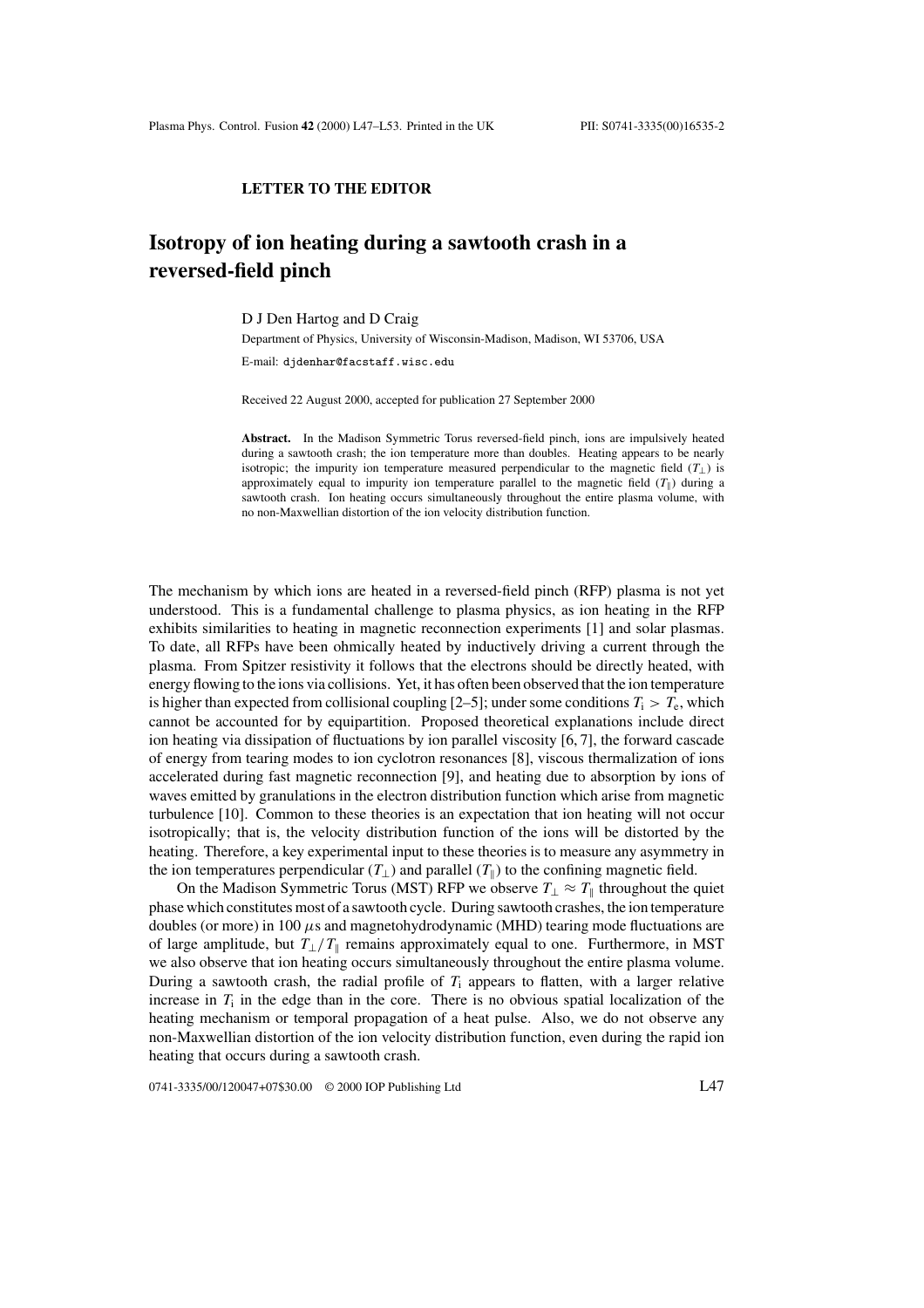

**Figure 1.** Viewing chords for Doppler spectroscopy on MST. The top view shows the toroidal viewing chord which passes through the central core of the plasma. The side view (below) is illustrative of the radial viewing chord ( $r/a = 0$ ) and halfradius and edge chords.

Impurity ion temperature measurements in MST are made by chord-averaged observation of the Doppler-broadened spectrum of the 227.09 nm line of  $C^{4+}$  impurity ions in a hydrogen majority plasma [11, 12]. Since this measurement relies on the passive collection of line emissions, the spatial localization is determined by the  $C<sup>4+</sup>$  emission profile, which is broadly peaked in the plasma core [13]. Therefore, except for viewing chords that intersect only edge plasma, the as-measured impurity ion temperature is representative of the core plasma in MST. The perpendicular temperature is measured with a radial viewing chord (impact parameter  $r/a = 0$ , figure 1) while the spectrum recorded by a toroidal viewing chord is a convolution of both perpendicular and parallel temperatures. However, a straightforward analysis of the toroidal viewing chord geometry [13] shows that the measured temperature  $T_{\phi}$  is dominated by  $T_{\parallel}$ . The edge parallel temperature is measured with a viewing chord which intersects the poloidal field lines at the RFP  $q = 0$  surface at  $r/a \approx 0.85$ .

The data presented here are averaged from a large ensemble of sawtooth events gathered from the flat-top portions of a series of low-current (200 kA) MST discharges. MST is a toroidal magnetic confinement device operated as a RFP, a configuration in which the plasma drives a reversal of the direction of the edge toroidal magnetic field with respect to the core. Ion heating at the sawtooth crash is more dramatic for higher currents and/or deeply reversed discharges, but low-current discharges display all the important ion heating phenomena and allow the collection of a large data ensemble in a relatively short period of time. The sawtooth period for these RFP plasmas is about 4 ms, with variations in the magnetic fluctuation amplitude and mean field as shown in figure 2. In MST, the sawtooth crash coincides with a large increase in MHD fluctuations and the rapid conversion of poloidal flux into toroidal flux, indicative of strong dynamo activity [14]. This dynamo sustains the RFP magnetic field configuration against resistive diffusion and has often been linked to ion heating. As shown in figure 3, strong ion heating takes place in MST during a sawtooth crash. The electron temperature was not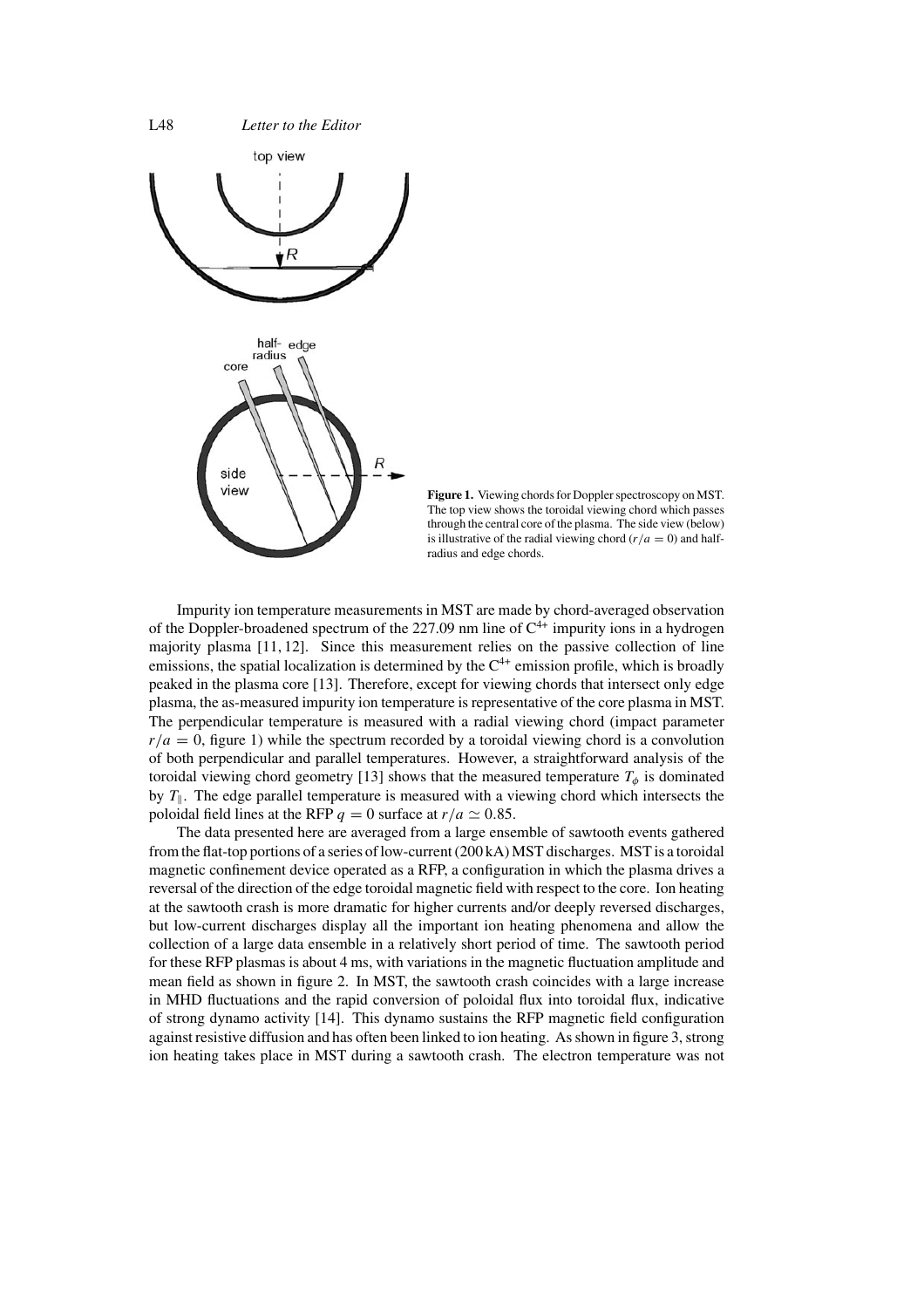

Figure 2. Variation in (a) the magnetic field fluctuation amplitude and (b) the average toroidal magnetic field over a sawtooth cycle in MST from an ensemble average of several hundred sawtooth events. The time of the maximum increase of the toroidal magnetic field defines  $t = 0$ .



**Figure 3.** Parallel and perpendicular impurity ion temperatures over a sawtooth cycle. The ions are strongly heated around  $t = 0$  when the sawtooth crash occurs and the MHD activity is largest.

measured during this set of discharges, but a temperature of approximately 160 eV has typically been measured under similar conditions [13]. Thus the  $T_i$  at the sawtooth crash cannot be explained by electron–ion collisional coupling. The ion temperature between crashes could be due to equipartition if the ion confinement time were several milliseconds (typically, the particle confinement time is about 1 ms in MST). Also of interest is the sudden cooling of the ions after the sawtooth crash. That is,  $T_i$  spikes at the crash rather than stepping up to a higher plateau. This behaviour implies an extremely rapid energy transport out of the ions after the sawtooth crash. The mechanisms at work during the rapid heating and rapid cooling are both unknown.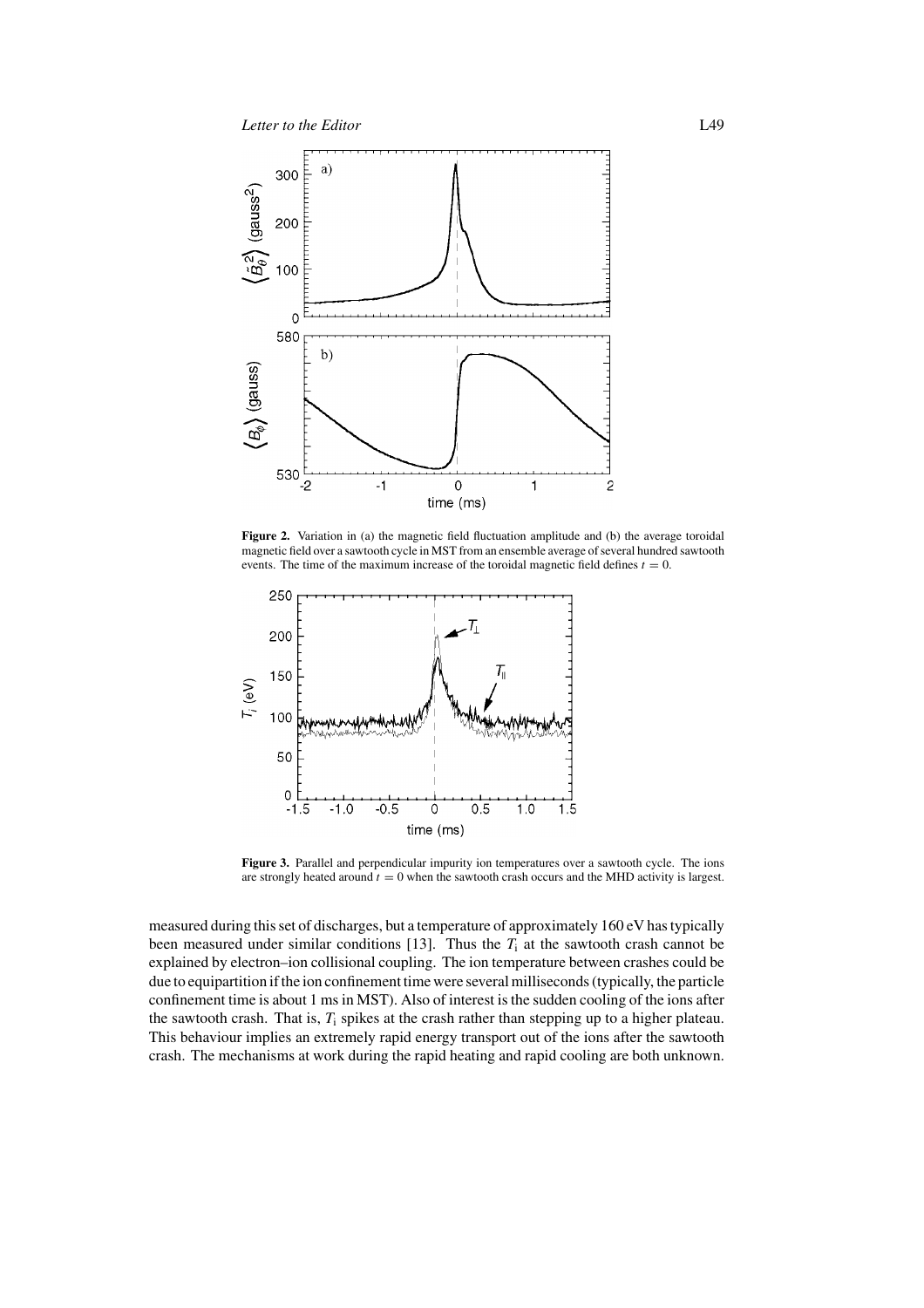

**Figure 4.** The weighted  $\chi^2_w$  of the Gaussian fits for the toroidal viewing chord over a sawtooth cycle, illustrating the lack of non-Maxwellian distortion of the ion velocity distribution function, even during strong heating. The radial viewing chord shows similar behaviour. This data is from a set of 300 kA MST discharges, thus  $T_i$  is higher than in figure 3.

Referring again to figure 3, both the perpendicular and parallel temperatures rise sharply together with no time lag visible between the two. A difference of about 30 eV occurs during the crash as  $T_{\perp}$  reaches about 200 eV while  $T_{\parallel}$  peaks at about 170 eV. This difference persists for less than 100  $\mu$ s at which point both temperatures rapidly fall back to their equilibrium values of about 80 eV. The observation that  $T_{\perp}$  slightly exceeds  $T_{\parallel}$  at the sawtooth crash is robust over a variety of discharge conditions. However, the difference in the parallel and perpendicular temperatures could be due to profile changes at the sawtooth (the parallel and perpendicular viewing chords do not weight the impurity emission profile identically). Therefore, within the precision of the measurement, ion heating at the sawtooth crash appears nearly isotropic and occurs very rapidly.

Over the sawtooth cycle, the Doppler-broadened impurity emission spectrum can be fit every 10  $\mu$ s; a careful visual inspection of each fit during a sawtooth crash reveals no systematic (non-Poisson) deviation of the individual spectral datapoints from a Gaussian fit. This is quantified by calculating the weighted  $\chi^2_w$  [15] of the Gaussian fits over the sawtooth cycle (figure 4). The lack of any substantial variation in  $\chi^2_w$  at the crash indicates that the ion velocity distribution function is not distorted during the rapid heating event. In other words, the ion velocity distribution function appears to remain Maxwellian even during the rapid ion heating characteristic of a sawtooth crash. This is an intriguing result, given that the characteristic thermalization time of a 'bump-on-tail' distortion of the ion velocity distribution function is  $\geqslant 100 \,\mu s$  for MST plasma parameters [16]. Thus an ion heating scenario in which ions are anisotropically accelerated and then thermalize does not appear to apply in MST.

Several other measurements confirm the spatial and temporal isotropy of the ion heating mechanism in MST. Figure 5 contains data from viewing chords with core, half-radius and edge impact parameters (see figure 1). Ion heating simultaneous with the core is apparent even in the edge viewing chord. Since C <sup>V</sup> emission is bright only around the sawtooth crash, the data from the edge chord is not quite good enough to precisely place the ion temperature peak, but the heating ramp prior to  $t = 0$  occurs simultaneously to within 10  $\mu$ s throughout the plasma. (Although not shown in figure 5, this is confirmed by scaling up the edge and half-radius traces such that they peak at the same ordinate value as the core trace.) Note that the core viewing chord records  $T_{\perp}$  while the edge records  $T_{\parallel}$ , but this should not seriously affect this conclusion given the lack of a large difference between  $T_{\perp}$  and  $T_{\parallel}$  in the core.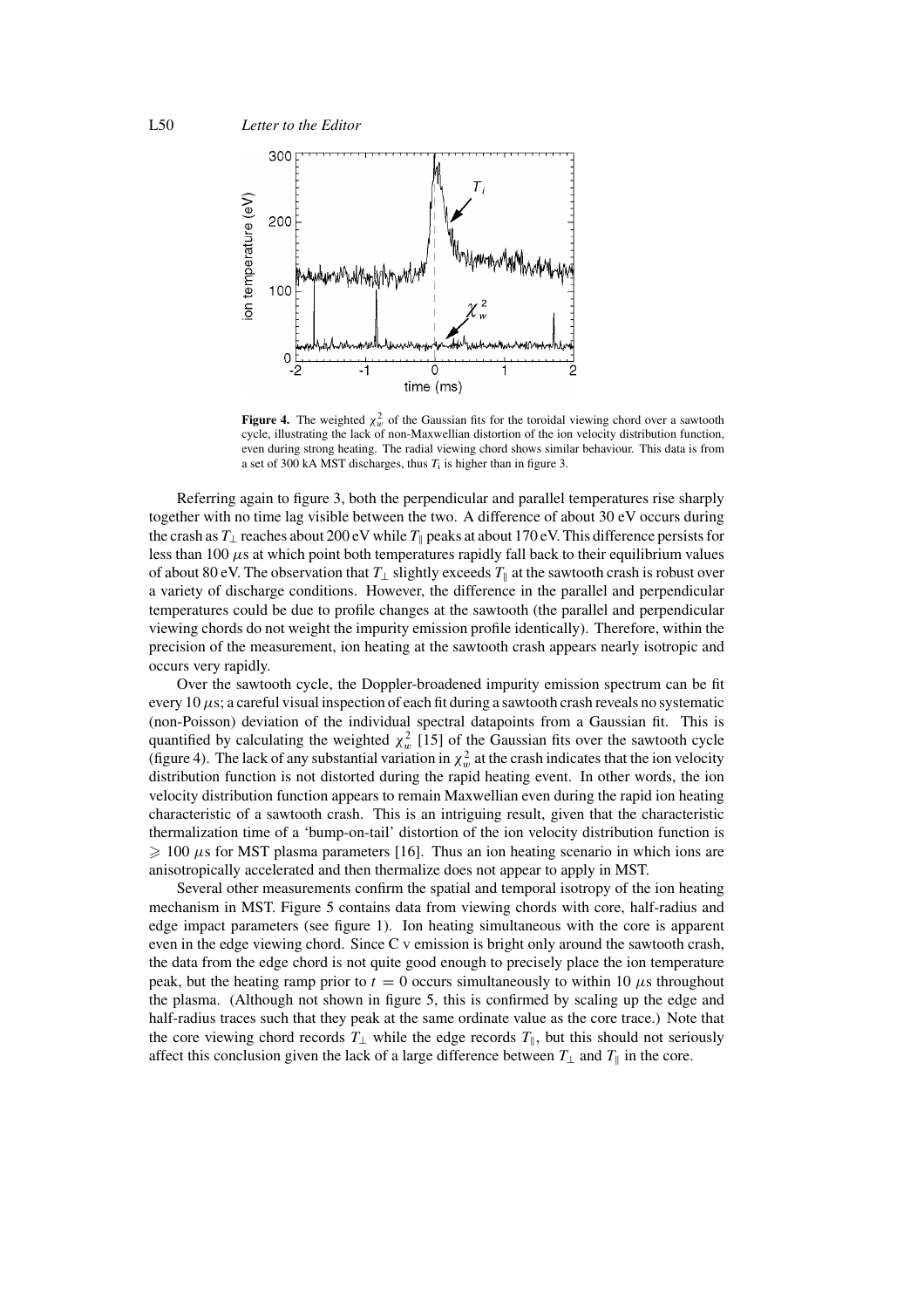

**Figure 5.** Measurements from core, half-radius and edge viewing chords confirm that ion heating occurs simultaneously across the minor radius during a sawtooth crash.



**Figure 6.** Perpendicular  $T_i$  from two toroidally separated viewing chords, and the difference between them, further illustrating the spatial symmetry of ion heating.

As a further check of the spatial symmetry of ion heating, we simultaneously measured the core  $T_{\perp}$  from two radial viewing chords in MST toroidally separated by 84 $\degree$  (figure 6). The traces are identical; there is no toroidal asymmetry in the ion heating. As a sidenote, the data in figure 6 was taken from more deeply reversed RFP discharges, thus the more pronounced ion heating and higher peak  $T_i$  at the sawtooth crash. Such discharges in MST exhibit higher levels of MHD fluctuations, indicating a possible correlation between the amplitude of the MHD activity and the level of ion heating. However, while MHD fluctuations may be a necessary condition for strong ion heating, their presence alone may not be sufficient to trigger the ion heating mechanism. Other processes in MST, such as the MHD dynamo [14], are only operative when proper phase alignment is achieved between two or more fluctuating quantities. Such a condition is typically observed only at the sawtooth crash.

The ion heating observations on MST exhibit two major differences from those recorded on the EXTRAP-T2 RFP [17]. First, the equilibrium perpendicular and parallel ion temperatures are similar throughout the sawtooth cycle. This is in contrast to EXTRAP-T2 where  $T_{\perp}/T_{\parallel}$  < 1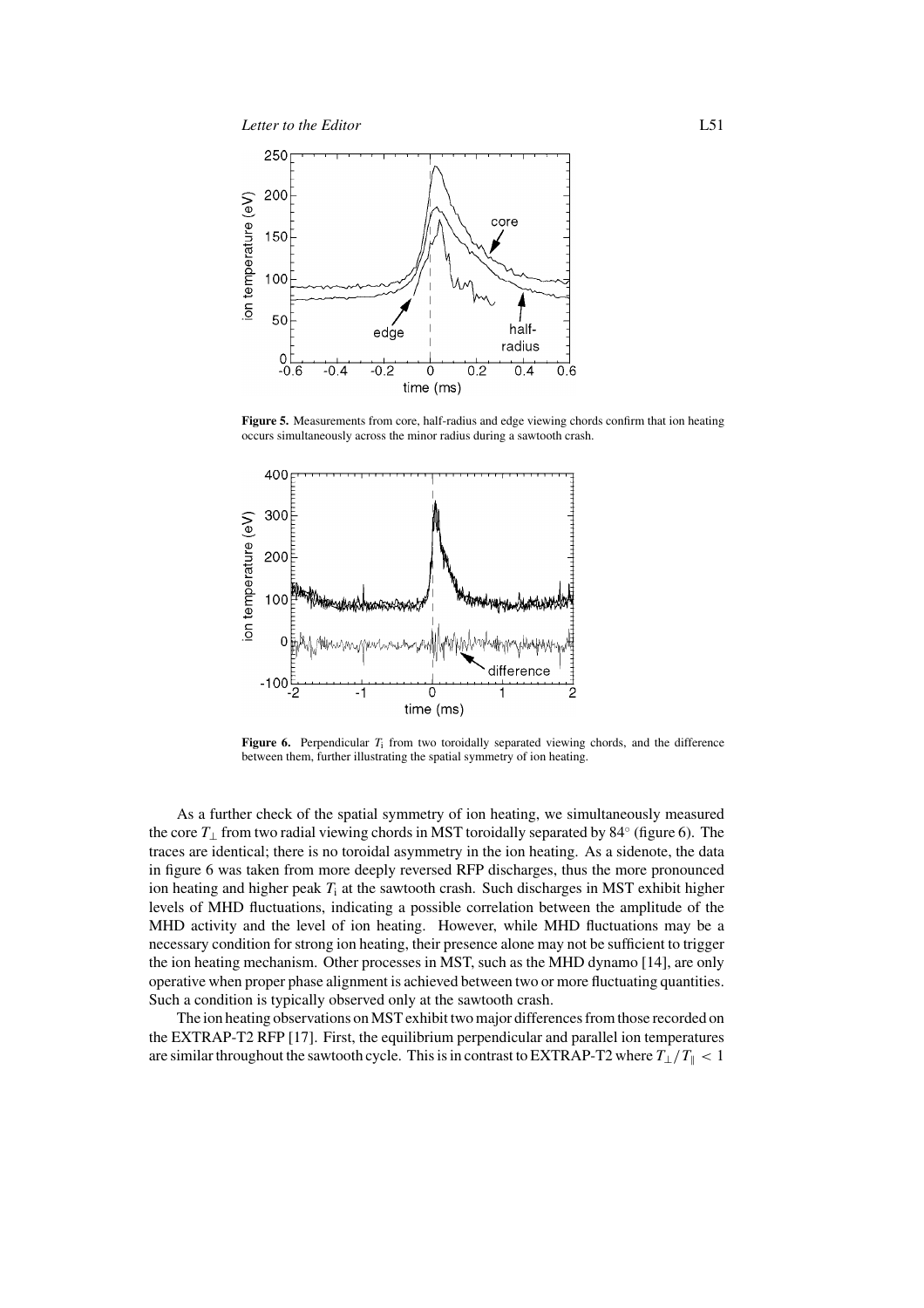## L52 *Letter to the Editor*

throughout the flat-top portion of the discharge. Second,  $T_{\parallel}$  is observed to be slightly smaller or equal to  $T_{\perp}$  during a sawtooth crash on the MST, whereas on EXTRAP-T2  $T_{\parallel}$  is much larger (sometimes three times larger) than  $T_{\perp}$  during periods of an increased magnetic fluctuation amplitude. It is possible that these differences between MST and EXTRAP-T2 are due to the markedly different fluctuation dynamics in the two devices [18]. EXTRAP-T2 is a thinshell RFP with discharges characterized by a wall-locked mode which strongly affects the dynamics of internal resistive tearing modes associated with the dynamo, whereas MST is a more traditional RFP with a thick conducting shell, rotating tearing modes, and regular sawteeth.

Previous work on MST has shown that the majority protons are also impulsively heated during a sawtooth crash [5], thus similar heating mechanisms are probably at work on both the majority and impurity species. The equilibration time between majority and impurity ions is  $40 \mu s$ , estimated from the energy relaxation rate for two thermal distributions [19]. Although this is not fast enough to guarantee equilibration during sawtooth crash heating, the evidence suggests that the behaviour of the majority ions is similar to that spectroscopically recorded for the minority ions.

The ion temperature observations on MST imply that the ion heating mechanism is largely isotropic, strongly favouring neither perpendicular nor parallel heating. However, there are at least two possible scenarios which are consistent with our observations, yet still admit the possibility of anisotropic ion heating. The first scenario requires the perpendicular and parallel temperatures to be very tightly coupled by some energy transfer mechanism—so tightly coupled that the lag in energy transfer from perpendicular to parallel is less than 10  $\mu$ s during sawtooth crash heating. Such a small time lag implies that the energy transfer takes place on an Alfvénic timescale (approximately  $1 \mu s$  in MST). The coupling mechanism cannot simply be ion–ion Coulomb collisional relaxation, as the characteristic time for proton–proton temperature isotropization or thermalization is  $\geq 100 \mu s$  [16, 19]. Thus this scenario appears to require the invocation of an as yet unknown, but very fast, energy transfer mechanism to isotropize and/or thermalize the perpendicular and parallel temperatures during a sawtooth crash.

A second possible scenario admitting anisotropic heating requires such dynamics to occur on limited spatial scales. The ion temperature data reported here are spatial averages over a scale length of approximately the minor radius of MST. This average is much larger than, for example, the ion gyroradius or a magnetic island width. So we cannot rule out a turbulent ion heating mechanism that exhibits an anisotropy over small spatial scales, such as a reconnection layer. However, this scenario seems somewhat unlikely, as our measurements indicate no spatial asymmetry or resonant layer localization of ion heating in MST.

The authors are grateful to B E Chapman, G Fiksel, P W Fontana, S C Prager and J S Sarff for helpful conversations. This work was supported by the United States Department of Energy.

## **References**

- [1] Hsu S C *et al* 2000 *Phys. Rev. Lett.* **84** 3859
- [2] Howell R B and Nagayama Y 1985 *Phys. Fluids* **28** 743
- [3] Fujita T *et al* 1991 *Nucl. Fusion* **31** 3
- [4] Lazaros A 1989 *Plasma Phys. Control. Fusion* **31** 1995
- [5] Scime E *et al* 1992 *Phys. Fluids* B **4** 4062
- [6] Gimblett C G 1990 *Europhys. Lett.* **11** 541
- [7] Yoshida Z 1991 *Nucl. Fusion* **31** 386
- [8] Mattor N *et al* 1992 *Comments Plasma Phys. Controlled Fusion* **15** 65